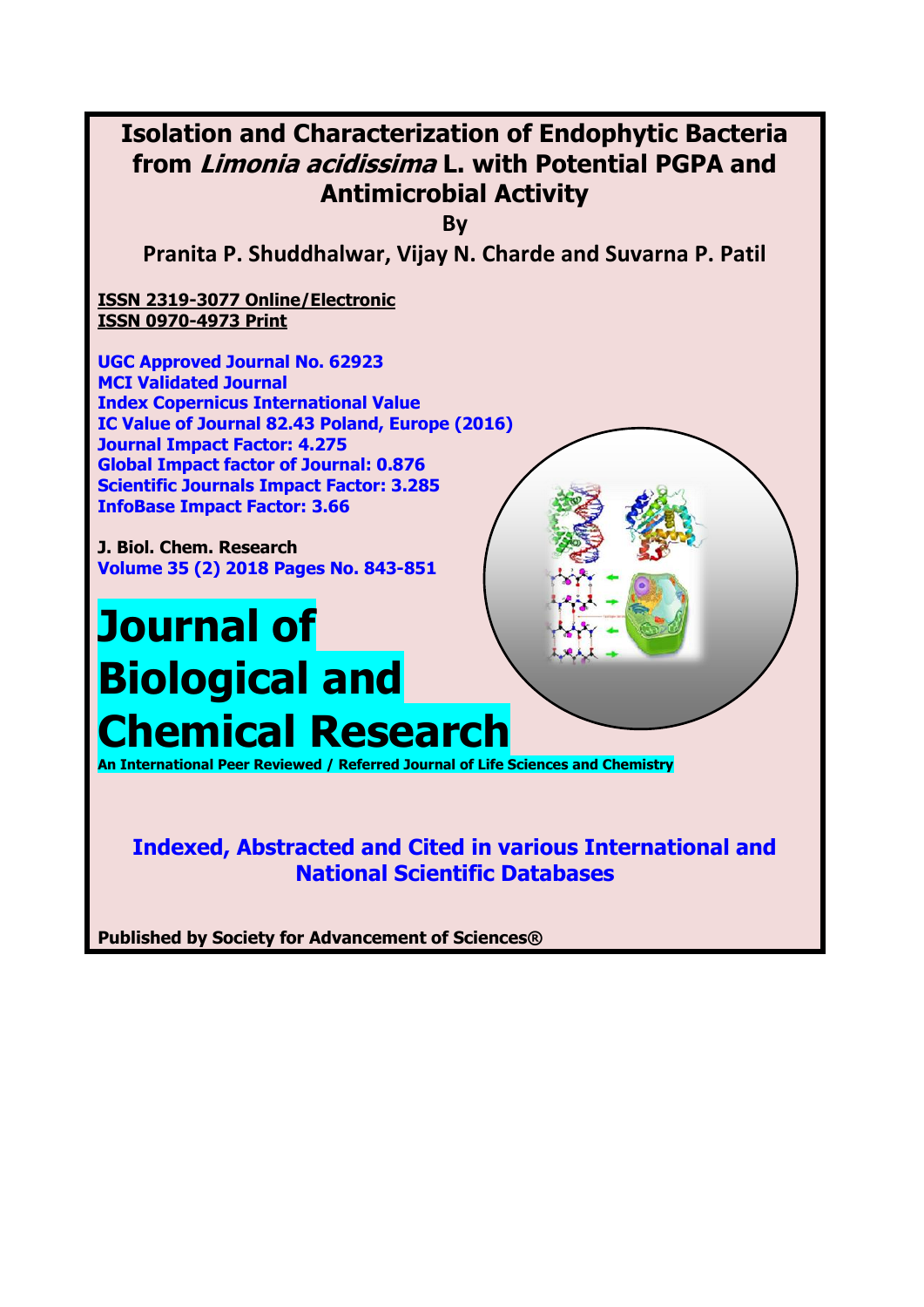**J. Biol. Chem. Research. Vol. 35, No. 2: 843-851, 2018 (An International Peer Reviewed / Refereed Journal of Life Sciences and Chemistry) Ms 36/01/40/2019 All rights reserved ISSN 2319-3077 (Online/Electronic) ISSN 0970-4973 (Print)**





**RESEARCH PAPER**

**Pranita P. Shuddhalwar http:// [www.sasjournals.com](http://www.sasjournals.com/) http:/[/ www.jbcr.co.in](http://www.jbcr.co.in/) [jbiolchemres@gmail.com](mailto:jbiolchemres@gmail.com)**

**Received: 31/10/2018 Revised: 28/11/2018 Accepted: 29/11/2018**

# **Isolation and Characterization of Endophytic Bacteria from Limonia acidissima L. with Potential PGPA and Antimicrobial Activity**

# **Pranita P. Shuddhalwar, Vijay N. Charde and \*Suvarna P. Patil**

**Department of Microbiology, Taywade College, Mahadula-Koradi, District Nagpur 441111, India \*Department of Botany, Taywade College, Mahadula-Koradi, District Nagpur 441111, India**

# **ABSTRACT**

*Limonia acidissima plant parts (root, stem bark and leaves) were investigated for the bacterial isolates having antibacterial and antifungal compounds producing ability. Total five isolates having potential plant growth promotion activity PGPA identified as Pseudomonas stutzeri and Aeromonas sobria from roots, Sphingomonas paucimobilis and Aeromonas sobria from stem bark, Aeromonas sobria from leaves. Results highlighted that large diversity prevails in the endophytic bacterial population and those can produce indole acetic acid (IAA) and ammonia which supports plant growth. In addition, they are also found to be promising candidate to produce several secondary metabolites which has ability to control human and plant pathogens for sure. These endophytes are recorded to be encouraging nominee for therapeutic studies in coming time.*

*Keywords: Limonia acidissima, Endophytic Bacteria, Plant Growth Promotion, Antibacterial and Antifungal, Phytochemical.*

# **INTRODUCTION**

Endophytes can be easily isolated from plant parts such as stem bark, petiole leaf blade (Hata and Sone, 2008), primordia, meristem and resin ducts (Pirttila *et al*. 2000; Pirttila *et al*. 2003), leaf segments with mid rib and roots (Hata *et al*., 2002). Endophytes as bacteria, fungi, and/or actinomycetes could be isolated from plant tissues by adopting number of techniques extensively used for the isolation of endophytes (Hallmann *et. al*. 1997; Reinhold-Hurek and Hurek, 1998). Generally, endophytes are isolated by surface sterilizing plant tissue and by culturing from ground tissue extract (Rai *et al*. 2007) and also by direct culturing of plant tissues (Hata and Sone, 2008) on media suitable for bacteria or fungi or actinomycetes growth. Endophytes are known to produce a wide range of plant growth promoting hormones, such as auxins, cytokinins and gibberellic acids. Besides that, endophytes also provide vital antimicrobial activity by which, it assists in controlling microbial pathogens in plants and/or animals. Mostly endophytes isolated from medicinal plants produces broad spectrum antimicrobials and remain effective to number of pathogenic microorganisms (Sette *et al*. 2006; Selim *et al*. 2011; Devaraju and Sathish, 2011). Some endophytes have unique ability to mimick properties of plants such as its ability to produce secondary metabolites (J. Zhao *et al*. 2010). *L. acidisimma* is the native plant of India and also present in Srilanka, Pakistan and Bangladesh (Bakshi *et al*. 2001). The plant is dominant in dry plains area. It grows well in a monsoon season and in distinct dry season also. The trees found to be reaching in height up to 450 meters especially in western Himalayas. It can sustain dry spell and better adapted to light soils (Vaidayaratnam Varier *et al*. 1995). Whole plant parts of Limonia were found to be useful in controlling number of diseases. As per Ayurveda, bark and leaves of *L. acidissima* are recommended for the treatment of two basic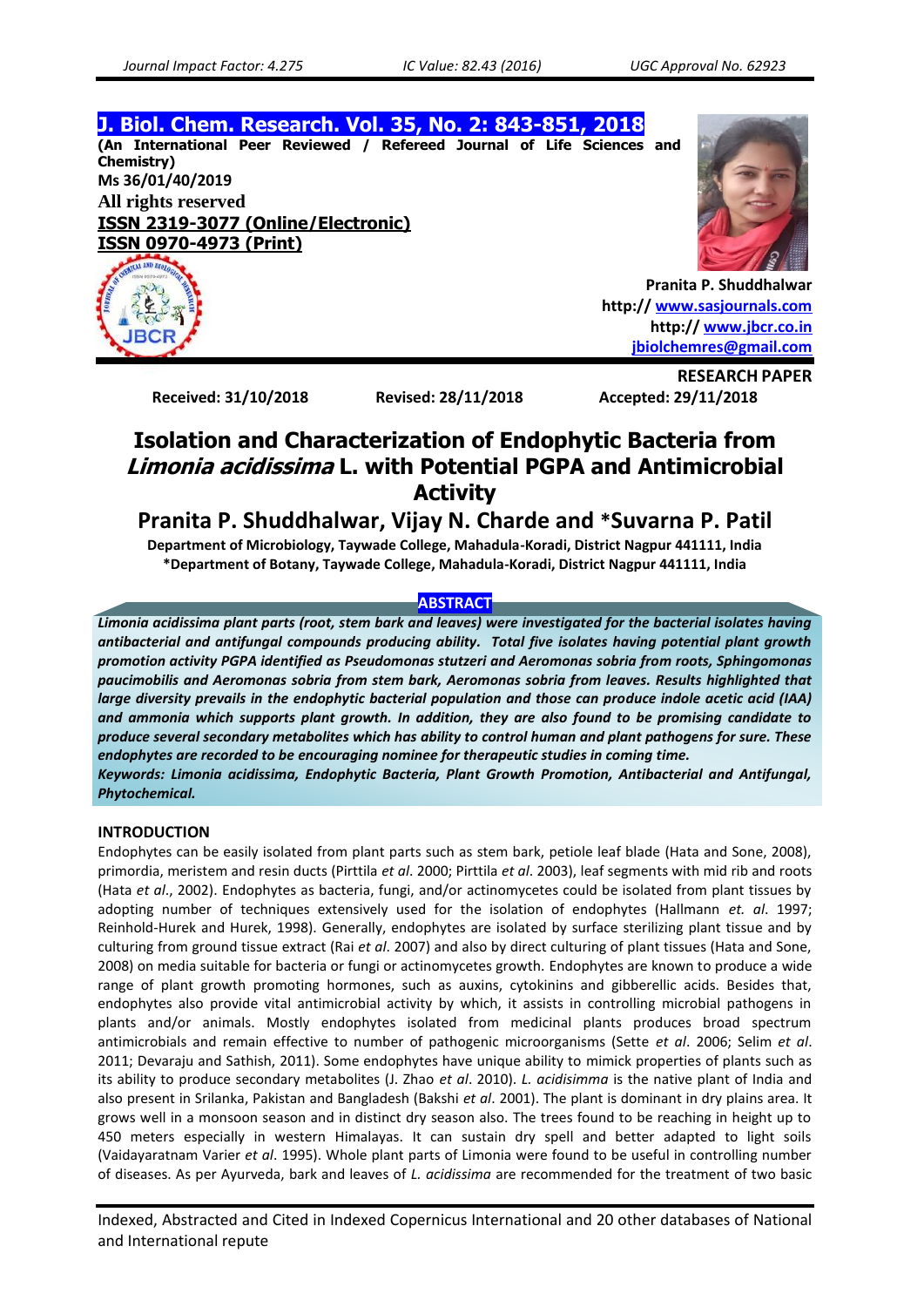ailments i.e. Vatta (wind) and Pitta (bile). Leaves are also astringent and carminative, effective against vomiting, hiccups, dysentery and indigestions. Leaves also found to be effective against hepatoprotective activity (Ilango *et al*. 2009). Ethanolic extract of leaves of *L. acidissima*, found to be possessing broad spectrum antibacterial activity against human pathogens of Gram positive and Gram negative nature. In contrast, methanolic extract exhibited good antibacterial activity; while chloroform extract reported to be having moderate zone of inhibition (Naidu, 2014). In the present study, endophytic bacteria of *L. acidissima* were investigated for plant growth promotion activity, their bioactive compounds producing features and possible antibacterial and antifungal activity against human and plant pathogens as new therapeutic agents.

# **MATERIAL AND METHODS**

#### **Plant collection**

In an order to detect endophytes and related studies, plant parts of *L. acidissima* such as roots, stem bark and leaves were freshly collected from Nagpur (Maharashtra, India) region and brought to the laboratory.

#### **Isolation of bacterial endophytes from plant**

In the present study, endophytic bacteria were isolated from the, root, stem bark and leaves parts of *L. acidissima* plant. In a process, freshly collected plant parts was washed in running water and checked for any injury as an exclusion criterion. After that, the parts were diced into pieces and then treated with surface sterilizing agent such as 70% ethanol for 30 seconds; it was then treated with 0.1% mercuric chloride for 2 minutes and once again three times washed with sterile distilled water. To confirm the disinfection protocol, final rinse of 0.5ml water was used as an inoculum on Soyabean casein agar (SCA) plate. All other sterilized plant parts then collected in sterile petri plates separately. Plant parts were then cut it into small transverse sections and plated on the SCA plates and incubated at 27 $^{\circ}$ C for 24 hrs. After incubation, all isolates were sub-cultured to purify on the same fresh medium.

#### **Morphological characteristics**

All bacterial isolates were Gram stained and checked for motility by standard methodology.

#### **Plant Growth Promoting Activity (PGPA)**

After successful isolation of bacterial species; all isolates were checked for the possible plant growth promoting activity by screening them with three tests such as Indole acetic acid, Phosphate solubilization and Ammonia production and promising isolates were selected for further study.

#### **A. Indole 3 acetic acid production test**

Quantitative estimation of IAA was performed according to Bric et.al. (1991). Sterilized L- tryptophan (1 mg/ml) was added to 25ml of sterile nutrient broth. Endophytic culture was then inoculated and kept for incubation at 30 $^{\circ}$ C for 72 hrs. After incubation broth was centrifuged at 3,000 rpm for 10 minutes. . For measuring the amount of IAA produced, 1ml of culture supernatant was pipetted into test tubes and mixed with 4ml of the Salkowsaki's reagent (50ml, 35% of perchloric acid, 1ml of 0.5M FeCl<sub>3</sub> solution) and 2 drops of *ortho* phosphoric acid. In a result, progression of pink color in tube indicated positive result. Formation of pink color was measured as 535nm by using spectrophotometer along with the control.

#### **B. Phosphate solubilisation**

Bacterial isolates were separately inoculated centrally on the Pikovskaya's medium and plates were incubated at  $30^{\circ}$ C for 3-6 days. The clear zone around the colony considered as positive test for phosphate solubilization ability (Gaur, 1990).

#### **C. Ammonia production**

Bacterial isolates were tested for the production of ammonia. In requirement, peptone water (10ml) was inoculated with fresh culture and incubated at 30°C for 48-72 hours. In peptone water, 0.5ml of Nessler's reagent was added and checked for brown to yellow color which has indicated positive test for ammonia production (Cappuccino and Sherman, 1992).

#### **Bacteria identification by VITEK2 technique**

All promising bacterial isolates were subjected to VITEK 2 analysis as per Gram nature and results were recorded to determine the species identity.

#### **Molecular characterization**

Total DNA isolation and extraction from bacterial cells for PCR analysis was done by Genomic CTAB protocol. PCR amplification of the 16S rRNA gene fragment was done by using 16s Forward (AGAGTTTGATCCTGGCTCAG), 16sReverse (AAGGAGGTGATCCAGCCGCA) primers.

|  |  | J. Biol. Chem. Research |  |
|--|--|-------------------------|--|
|--|--|-------------------------|--|

**J. Biol. Chem. Research 844 Vol. 35 (2): 843-851 (2018)**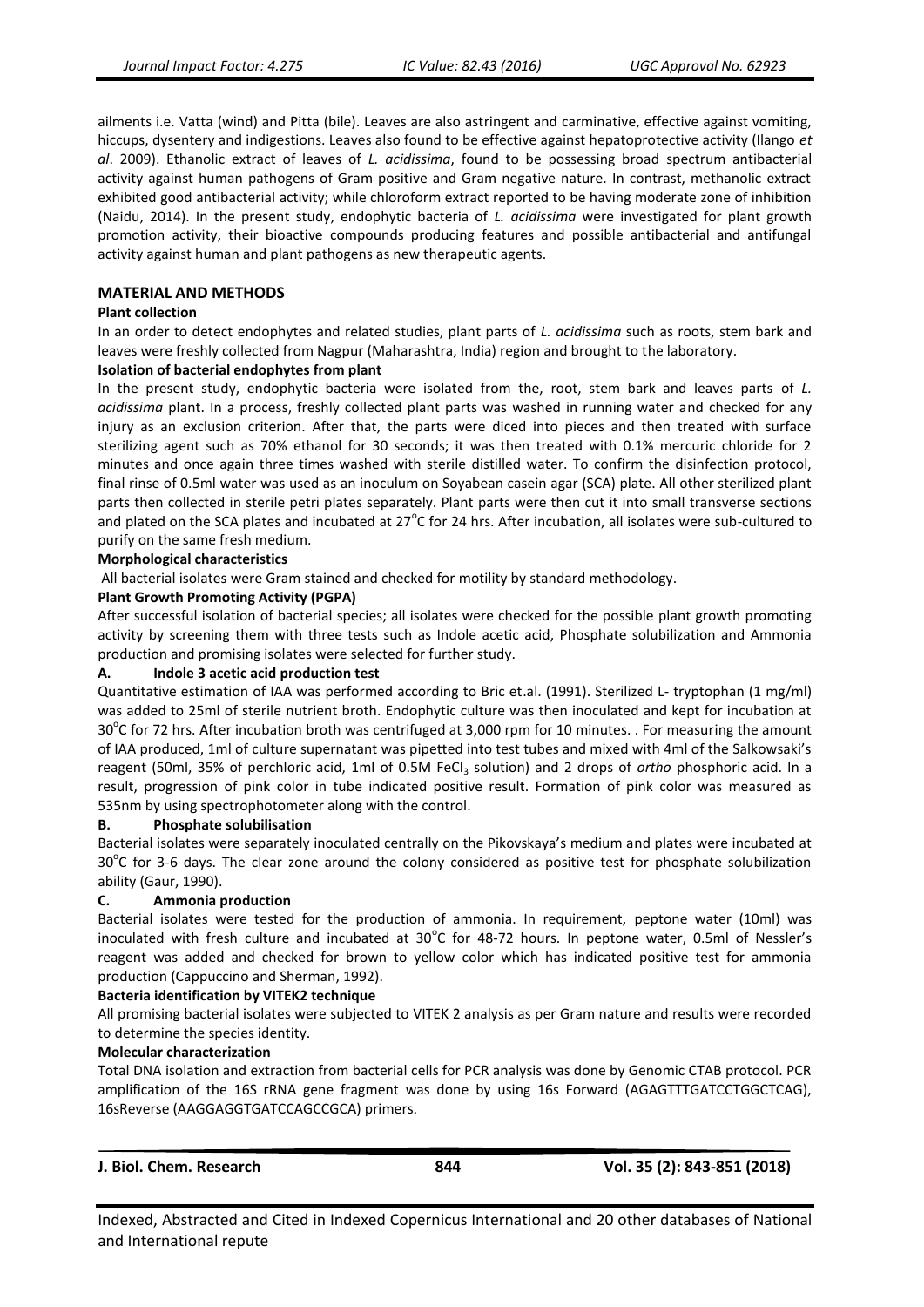The amplification mixture contains 32.0 μl nuclease free water, 5.0 μl PCR buffer 10x, 2.0 μl dNTP (10 mM), 0.4μl forward primer (10 μM), 0.4μl reverse primer (10 μM), 1.0μl Taq DNA polymerase enzyme (1U/ μl) and 200ng DNA template. PCR reaction was programmed as: Initial denaturation of 3 min. at 94ºC, denaturation of 1 min. at 94ºC, primer annealing for 1 min. at 94ºC, extension of 2 min. at 94°C, final extension for 5 min. at 72°C; total 30 cycles and stored at 4°C. Amplicon was sequenced and analyzed by BLAST to find the best-scored close homolog. In a phylogenetic analysis, top five best homologs were aligned in CLUSTALW.

# **Phytochemical production by isolates**

Based on PGPA, promising endophytic bacteria were selected to check the production of bioactive compounds. In this study, bacterial isolates were maintained on Soyabean casein broth. Bacterial isolates after inoculation incubated for 24 hours at 30°C. After incubation, 1ml of the given medium for bacteria were inoculated to 10ml of M9 minimal media and incubated for 24 hours at  $30^{\circ}$ C for bacteria. After incubation, once again 1ml of incubated broth was transferred to 10ml of M9 minimal media and allowed to incubate for 5-6 hours at 27 $^{\circ}$ C after that 1ml from this medium was transferred to 250 ml M9 medium and samples kept for growth on a rotary shaker at 27<sup>°</sup>C at 150rpm. Optical density was measured every 2 hours at 620nm. Similarly change in pH was also recorded for the culture media three times in 24 hours. During study, peak point optical density was considered as the stage of life cycle where maximum Phyto-active compounds may get synthesized and hence for every sample peak point was considered as a stage of sample selection and withdrawal and those were further tested for preliminary phytochemical analysis. Antimicrobial study also been done with the same samples especially against plant and human pathogens.

#### **Phytochemical analysis of fermented broth**

Phytochemical analysis of fermented broth was also tested to detect Alkaloids, carbohydrates, Glycosides, Proteins and amino acids, Saponins, Phytosterols, fats, Phenolic compounds, flavonoids, gums and mucilages proposed by N. Raaman (Raaman N., 2006). Extracts were then subjected to antibacterial and antifungal assays.

#### **Antimicrobial activity of the fermented broth against human and plant pathogens**

Collected sample of fermented broth was centrifuged at 3000 rpm to obtain cell free supernatant on the same day.

#### **Antibacterial and Antifungal activity**

In an antibacterial and antifungal activity of filtrate, Hi-sensitivity agar medium was used and 0.1ml of culture having density equivalent to 0.5 O.D. McFarlands standard  $(1.5x 10<sup>8</sup> CFU/ml)$  was inoculated on medium and spread evenly. Thereafter, 10mm wells were punctured with the help of sterile borer. In an empty well 100µl of cell free supernatant of each endophytic bacterial culture broth was added and allowed to diffuse for 1 hour in refrigerator at 8- 10<sup>°</sup>C without disturbing. Plates were then incubated at 35<sup>°</sup>C  $\pm$  2<sup>°</sup>C for 24 hours and zone of inhibition was recorded in milli-meter (mm).

# **RESULTS**

#### **Plant collection**

To investigate endophytic bacteria plant parts such as root, stem bark and leaves of *L. acidissima* were freshly collected.

#### **Isolation of bacterial and fungal endophytes from plants**

Presence of endophytic microorganisms was investigated when surface sterilized *L. acidissima* root, stem bark and leaves part were inoculated on to the soybean casein agar for bacterial isolation. After incubation, number of colonies was emerging out of the plant part. It is apparent that bacterial isolates which were endophytic in nature were prominently formed colony on the plate. All these isolates were sub cultured on the same media and finally these bacterial isolates were considered as endophytes.

#### **Morphology characteristics (Microscopic examination)**

Based on endophytic isolation protocol, twenty seven bacterial isolates were purified. On the basis of microscopic examination, out of 27 bacterial isolates 6 of roots, 6 of stem bark and 4 of leaves were found to be Gram positive. Whereas 6 of roots, 2 of stem bark and 3 of leaves were found to be Gram negative. These isolates were then subjected to screening for efficient isolates on the basis of their ability to exhibit PGPA and also for identification by Vitek 2.

#### **Plant growth promoting activity (PGPA)**

Among root isolates when those were tested for indole acetic acid (IAA) presence, top two isolates with better IAA production were recorded as BR9 and BR12 with value of 0.21 and 0.19 respectively.

| J. Biol. Chem. Research | 845 | Vol. 35 (2): 843-851 (2018) |
|-------------------------|-----|-----------------------------|
|                         |     |                             |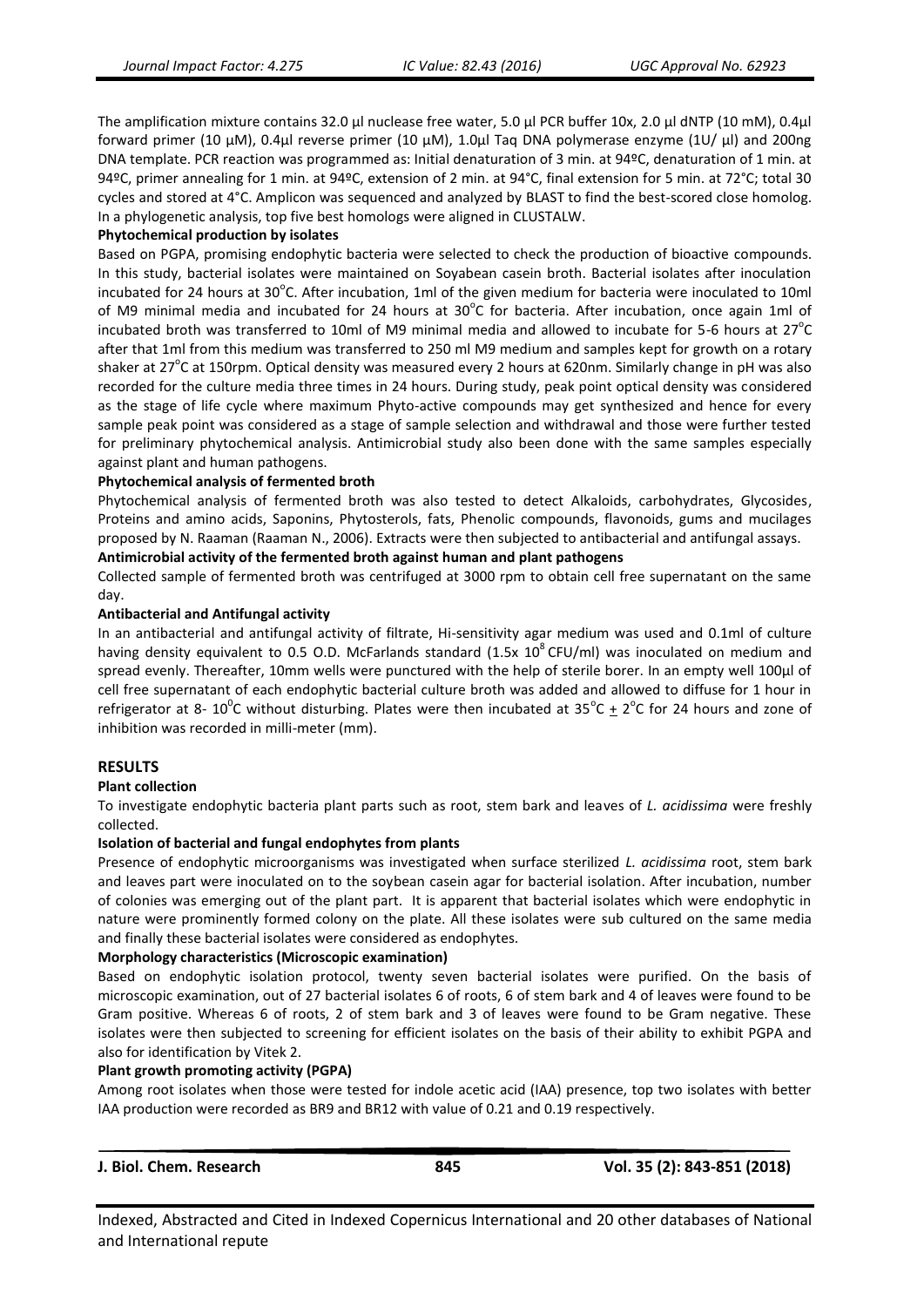Among stem bark isolates, two isolates recorded to be better performer (BS2 and BS12) with value of 0.17 and 0.24, respectively. Finally, among leaves isolates, only one isolate as BL 8 was recorded with better IAA production with value 0.18 as shown in Graph - 1, 2 and 3).







#### **Phosphate solubilization**

All twenty seven endophytic bacterial isolates of roots, stem bark and leaves showed negative result and represented lack of such ability.

#### **Ammonia production**

All isolates was prominently recorded positive for the production of ammonia.

Based on these features, total five isolates (BR9, BR12, BS2, BS12 and BL8) found to be best performer and considered as a candidate for PGPA and further evaluated

#### **Identification of endophytic bacteria**

The promising bacterial isolates having number of PGPA features were identified as per Vitek 2 test. The results are highlighted below:

| J. Biol. Chem. Research | 846 | Vol. 35 (2): 843-851 (2018) |
|-------------------------|-----|-----------------------------|
|                         |     |                             |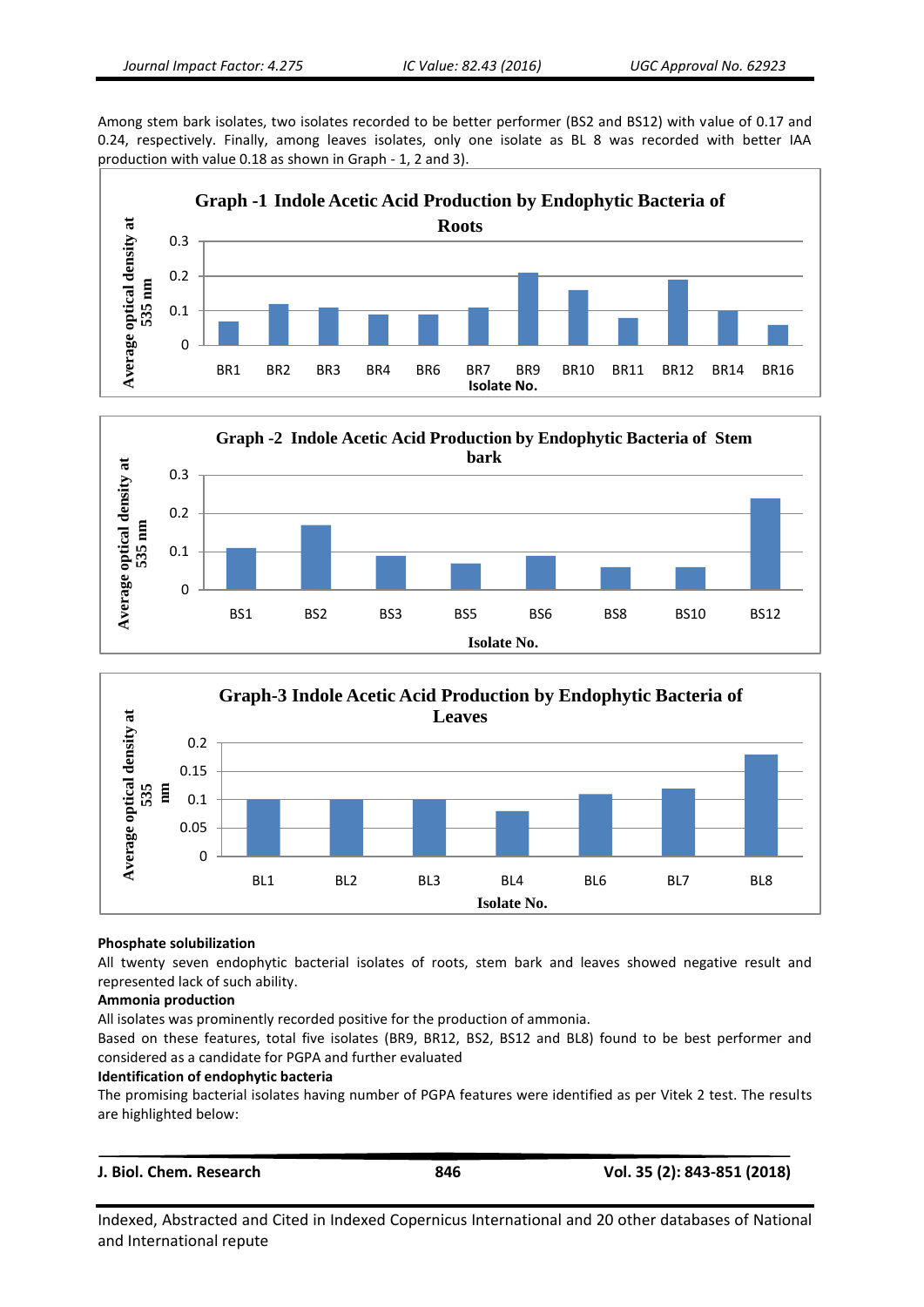BR9 as Unidentified isolate, BR12, BS12 and BL8 identified as *Aeromonas sobria and* BS2 as *Sphingomonas paucimobilis.*

Here after BR12 will be referred as *Aeromonas sobria* BR12, BS12 as *Aeromonas sobria* BS12, BL8 as *Aeromonas sobria* BL8 and BS2 as *Sphingomonas paucimobilis* BS2*.*

#### **16s rRNA gene sequencing**

Isolates BR9 was selected for the phylogenetic analysis and the criterion for selection was incapability of Vitek 2 to identify this isolate. After the phylogenetic study, the bacterial strain was identified and was found to be having close sequence alignment with *Pseudomonas stutzeri* strain H8 (accession number JF 727663.1) with 100 % query coverage and 99% identify and hence identified as *Pseudomonas Stutzeri* (accession number LC 431194) as shown in Fig. 1. Here after, BR9 isolate will be referred as *Pseudomonas stutzeri* BR9.



**Figure 1. Phylogenetic tree for multiple sequence alignment of BR9**

# **Phytochemical production by isolates**

The ability of five bacterial isolates to grow in a medium was found to be proficient as the optical density (O.D.) was on increasing logarithmic pattern. During recording a peak point, O.D. was considered as a factor where maximum bioactive compounds are produced. Accordingly, isolate *Pseudomonas stutzeri* BR9 showcased its maximum growth at 7th day with optical density 0.69. In case of isolates *Aeromonas sobria* BR12, *Sphingomonas paucimobilis* BS2, *Aeromonas sobria* BS12, and *Aeromonas sobria* BL8 the optimum growth in the form of peak point was recorded on 9<sup>th</sup> day with O.D. value as 0.64, 0.69, 0.71, and 0.71 respectively.

#### **Phytochemical analysis**

Ability of bacterial species those have been promising for PGP activity were tested further for the production of bioactive Phyto-chemical compounds when allowed to grow on M9 Minimal media. Samples were withdrawn and tested at a peak point of cellular growth. The extracts under study are rich in phytochemical content except glycosides which are not found in any extracts. The details of the result have been showcased below Table no 1: - Foot note: "+" positive result; "\_" negative result; Increasing + number indicate higher degree of reaction.

#### **Antimicrobial activity of Bacterial filtrate**

Ability of Bacteria to produce number of bioactive compounds as an antibacterial and antifungal agent has been systematically investigated in Hi-sensitivity agar medium against six bacterial pathogens such as *E. coli* (NCIM-2065), *Bacillus subtilis* (NCIM- 2063)*, S. aureus* (NCIM- 5345)*, Shigella boydii* (NCIM- 5644)*, Pseudomonas aeruginosa* (NCIM- 2200) and *Salmonella abony* (NCIM- 2257) and in case of fungi it was *Aspergillus brasiliensis*  (NCIM- 1106) and *Candida albicans* (NCIM- 3471)*.* In other approach plant pathogens like bacteria *Xanthomonas campestris 1 (Xac 1), Xanthomonas campestris 2 (Xac2),* along with fungi as *Rhizoctonia bataticola* and *Sclerotium rolfsii* were tested successfully for the antimicrobial effect.

#### **Human pathogens antimicrobial activity**

As per antibacterial testing, human pathogens *E. coli, Shigella boydii,* found to be totally resistant to all five filtrates of bacterial species. In an effective inhibition, *S. aureus* only found to susceptible with *Aeromonas sobria* BL8 filtrate with 28mm zone of inhibition. Similarly, *Bacillus subtilis* also recorded to be growth inhibited with 15mm and 11mm of inhibition which is of intermediate type with filtrate of *Pseudomonas Stutzeri* BR9 and *Sphingomonas paucimobilis* BS2. In an antifungal assay, *Aspergillus brasiliensis* and *Candida albicans* did not found to be inhibited in growth by any filtrate and remained resistant in all sense.

|  |  |  | J. Biol. Chem. Research |
|--|--|--|-------------------------|
|--|--|--|-------------------------|

**J. Biol. Chem. Research 847 Vol. 35 (2): 843-851 (2018)**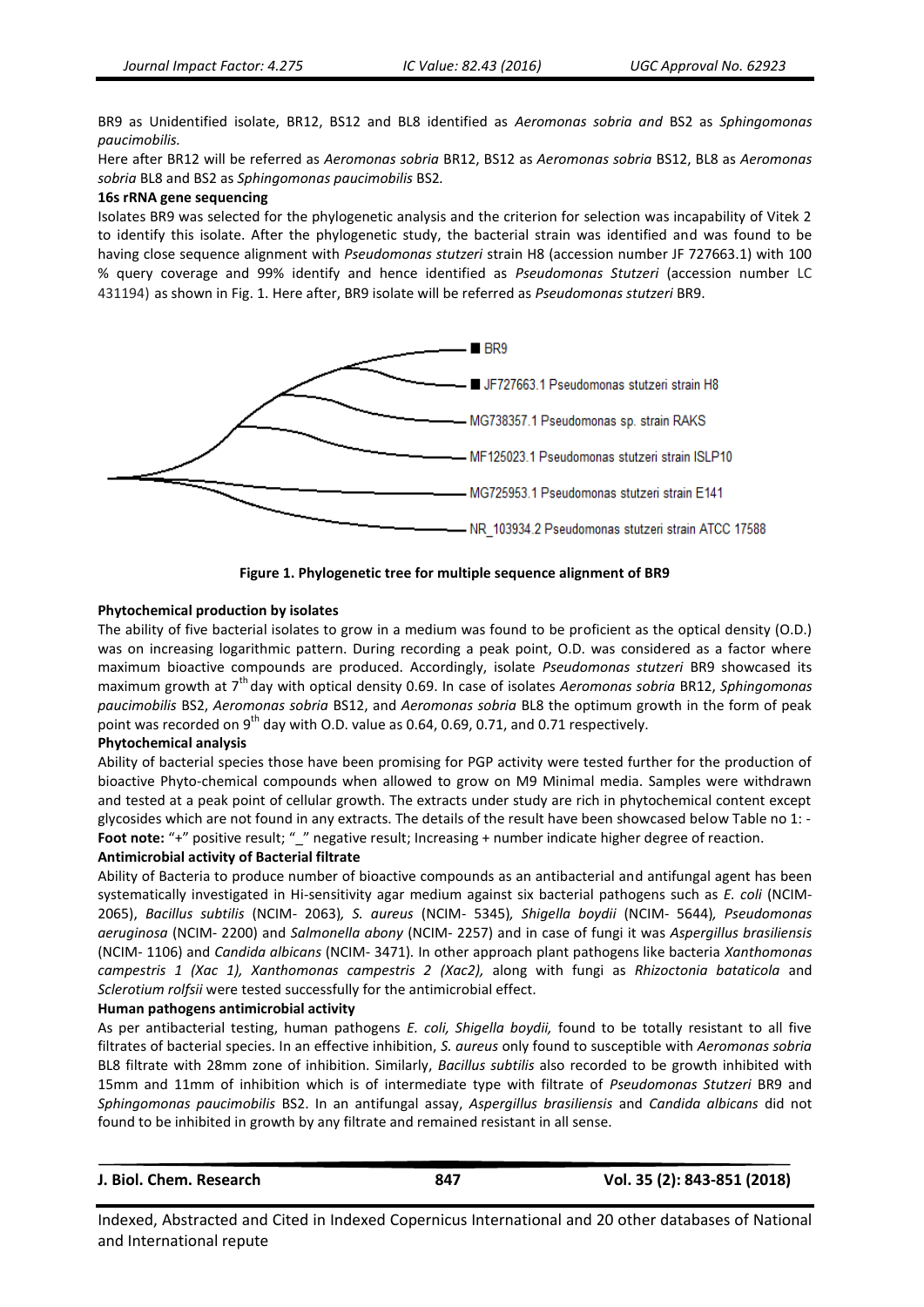#### **Plant pathogen antimicrobial activity**

Ability to inhibit plant bacterial pathogens, *X. campestris 1* and *2* along with plant fungal pathogens, *R. bataticola*  and *S. rolfsii* was found to be promising with the bacterial fermentation filtrate. As per data recorded *Aeromonas sobria* BL8 filtrate able to control *X. campestris 1* and *2* along with *R. bataticola* with 12mm, 20mm, and 14mm zone of inhibition, respectively but failed to inhibit *S. rolfsii*. *X. campestris 1* showcased growth inhibition with *Aeromonas sobria* BR12, and *Aeromonas sobria* BL8 filtrates with 12mm each zone of inhibition.

| Table no. 1. Phytochemical analysis of endophytic bacterial extracts. |                                      |              |             |                  |             |            |
|-----------------------------------------------------------------------|--------------------------------------|--------------|-------------|------------------|-------------|------------|
| Sr                                                                    | Phytochemicals                       | Pseudomonas  | Aeromonas   | Sphingomonas     | Aeromonas   | Aeromonas  |
| no.                                                                   | test                                 | stutzeri BR9 | sobria BR12 | paucimobilis BS2 | sobria BS12 | sobria BL8 |
| 1                                                                     | Alkaloids                            | $^{++}$      | $++$        | $^{++}$          | $^{++}$     | $++$       |
| 2                                                                     | Carbohydrates                        | $\ddot{}$    | $+$         | $\ddot{}$        | $+$         | $\ddot{}$  |
| 3                                                                     | Glycosides                           | -            |             |                  |             |            |
| 4                                                                     | Proteins & amino<br>acid             | $\ddot{}$    | $++$        | $^{++}$          | $^{++}$     | $^{++}$    |
| 5                                                                     | Saponins                             | $\ddot{}$    | $\ddot{}$   | $+$              | $+$         | $\ddot{}$  |
| 6                                                                     | Phytosterols                         | $+$          | $+$         | $+$              | $+$         | $+$        |
| 7                                                                     | Fats                                 | $\ddot{}$    | $\ddot{}$   | $\ddot{}$        | $\ddot{}$   | $+$        |
| 8                                                                     | Phenolic<br>compound &<br>flavonoids | $++$         | $^{++}$     | $^{++}$          | $++$        | $^{++}$    |
| 9                                                                     | Gum and<br><b>Mucilages</b>          | $\ddot{}$    | $\ddot{}$   | $\ddot{}$        | $\ddot{}$   | $\ddot{}$  |

Another bacterium, *X. campestris 2* was found sensitive to filtrate of *Aeromonas sobria* BS12 and *Aeromonas sobria* BL8 with 16 mm and 20mm zone of inhibition, respectively. Plant pathogenic fungi, *R. bataticola* also registered wide growth inhibition with filtrate *Aeromonas sobria* BS12 and *Aeromonas sobria* BL8 with 17mm and 14mm of inhibition, respectively. In all aspect *S. rolfsii* was not getting inhibited by any of the filtrate tested and remained resistant to all of them.



# **DISCUSSION**

Since, we were able to culture most of the endophytes on the given media we confirmed that endophytes are prominently present in *Limonia acidissima* root, stem bark and leaves as bacteria.

With the successful isolation of endophytic bacteria, ability to provide essential growth factors/nutrients to the parent plant has been investigated. In first set of study, root, stem bark and leaves originated isolates as two, two and one respectively in numbers found to be better producer for indole acetic acid with the value of in the range of 0.1-0.24.

| J. Biol. Chem. Research | 848 | Vol. 35 (2): 843-851 (2018) |
|-------------------------|-----|-----------------------------|
|                         |     |                             |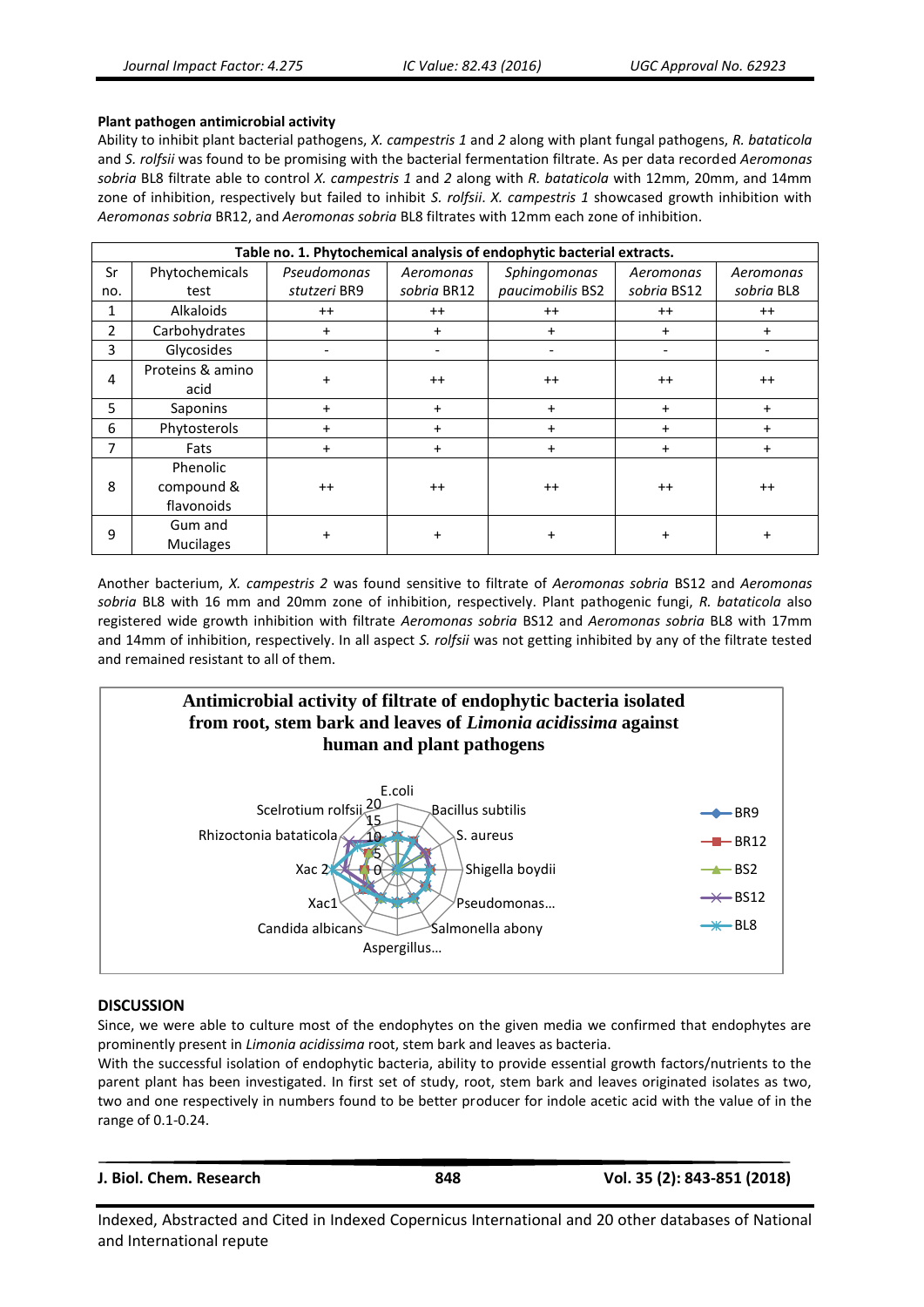Similar manner, by involving traditional methodologies indole acetic acid (IAA) producing bacteria are widely associated with many plants. Jiang X *et al*. isolated as many as 66 isolates belonging to 26 species of 15 genera of 5 Phyla. Majority of them belongs to *Staphylococcus, Microbacterium, Rhizobium* and *Methylobacterium* (Jiang, X *et al*. 2013). Jasim *et al*. (2014) reported IAA production of bacterial species with important gene *ipdc* which was very well correlated with the relation to improve plant production.

In the present study twenty seven bacterial isolates able to produce indole acetic acid but completely remain devoid of phosphate solubilization. In contrast number of endophytes as plant growth promoting *Rhizobacteria* such as *Pseudomonas putida* able to carry out phosphate solubilization when investigated with *Mentha piperita* (Santoro *et al*. 2015); *Bacillus sp.* and *Paenibacillus sp.* also been able to carry out phosphate solubilization (Khalaf and Raizada, 2016).

Whereas ammonia production was found to be positive for all the bacterial isolates. In a similar report, endophytic bacteria when isolated from date palm (*Phoenix dactylifera L.*) root part. They were able to produce ammonia, and can chelate ferric iron (Fe<sup>3+</sup>) and solubilize potassium (K<sup>+</sup>). They were identified as *Paenibacillus xylanexedans* and *Enterobacter cloacae*. All these isolates found positive for PGP activity (Yaish *et al*. 2015).

In a similar way number of ammonia producing endophytes were recorded earlier such as Anc*yclobacter sp.; Azorhizobium sp.; Sinorhizobium sp.; Novosphingobium; Burkholderia sp.; Acinetobacter* (Banik *et al*. 2016); *Sphingomonas sp., Bacillus sp. and Enterobacter sp.* (Li *et al*. 2016).

As per overall results in PGPA study, successfully isolated and selected bacterial endophytes from *L. acidissima*  were BR9, BR12, BS2, BS12, and BL8. They were tested for their biochemical features successfully by involving Vitek2 analysis method. The methods found useful to characterize number of positive markers available in each isolates and it also finds its utility in identification of each isolate tested. Here with Vitek2 technique,BR9 as unidentified*,* BR12 as *Aeromonas sobria*; BS2 as *Sphingomonas paucimobilis*, BS12 as *Aeromonas sobria* and*.* BL5 identified as *Aeromonas sobria* According Gashgari and Selim (2015) *Aeromonas sobria* exhibits natural antimicrobial features and by which it can be 100% resistant to the nalidixic acid, cephalothin, carbenicillin, erythromycin, kanamycin, tetracycline and trimethoprim-sulfamethoxazole. Probably this is the reason why these bacteria able to survive as endophytes in plant which always remain surrounded by many antibiotic producing microorganisms. In the present study another bacterium identified as per Vitek2 was *Sphingomonas paucimobilis* found to be isolated from the stem part of the plant. In a similar report, plant *Corchorus capsularis* found to have association with *S. paucimobilis* and able to reduce anthracene. Hence by using *Glomus mosseae,*  and *Glomus intraradices* in a jute inoculation, it improves plant growth especially when enhance anthracene removal occurred in presence of *S. paucimobilis* (Cheung *et al*. 2008). In the study, along with Vitek identity of isolates, we used 16s rRNA gene sequencing methodology which is a common approach for bacterial identification as reported earlier. By 16s rRNA gene sequence isolate BR9 identified as *Pseudomonas stutzeri*  which was reported to be promising plant growth isolates as recorded in number of researches. Babaei *et al*. (2015) reported the promising feature of *P. stutzeri* in nitrogen fixation ability and phytohormone production. They genome sequenced the *P. stutzeri* and recorded 890 genes, 1135 reactions and 813 metabolites and confirmed the potential of *P. stutzeri* as plant growth promoting agent. Culture broth of all endophytic bacteria in M9 minimal medium, *Aeromonas sobria* BR12, *Sphingomonas paucimobilis* BS2*, Aeromonas sobria* BS12*, Aeromonas sobria* BL8*, Pseudomonas Stutzeri* BR9 were found to be contained alkaloids, reducing sugars (carbohydrates), proteins and amino acid, saponins, Phytosterols, fat, phenolic compounds, gums and mucilage, whereas glycoside was not evident in any of the fermented broth of endophytic bacteria of plant parts. Study further recorded the potential of producing antibacterial and antifungal compounds by the isolates. In M9 minimal culture broth of *Pseudomonas stutzeri* BR9 and *Sphingomonas paucimobilis* BS2 were found to inhibit *B. subtilis* with zone of inhibition with 15mm and 11 mm respectively. *Aeromonas sobria* BL8 was highly effective against *S. aureus* with zone of inhibition of 28mm. *Aeromonas sobria* BR12 and *Aeromonas sobria* BS12 were found to be ineffective against any test organism As it has been recorded that bacterial endophytes able to produce bioactive compounds which are ultimately remain associated with plant with which they grow. We can certainly use plant or the endophytes as a novel antimicrobial compound producer. According to Alvin *et al*. (2014) natural products drug discovery providing the best platform for new cost-effective concept and it can treat multiple diseases with same formulation. They hypothesized that plant/endophytes association produces polyketides and peptides which remains antibacterial in nature and needs further investigation. Ellsworth *et al*. (2013) isolated number of endophytes and prepared sixty-two crude extract from spent fermentation broth of liquid cultures for antifungal and antibacterial activity. Similar to our result, they reported twenty-two extracts able to inhibit *Staphylococcus aureus* and twelve found to effective against *Candida albicans*.

**J. Biol. Chem. Research 849 Vol. 35 (2): 843-851 (2018)**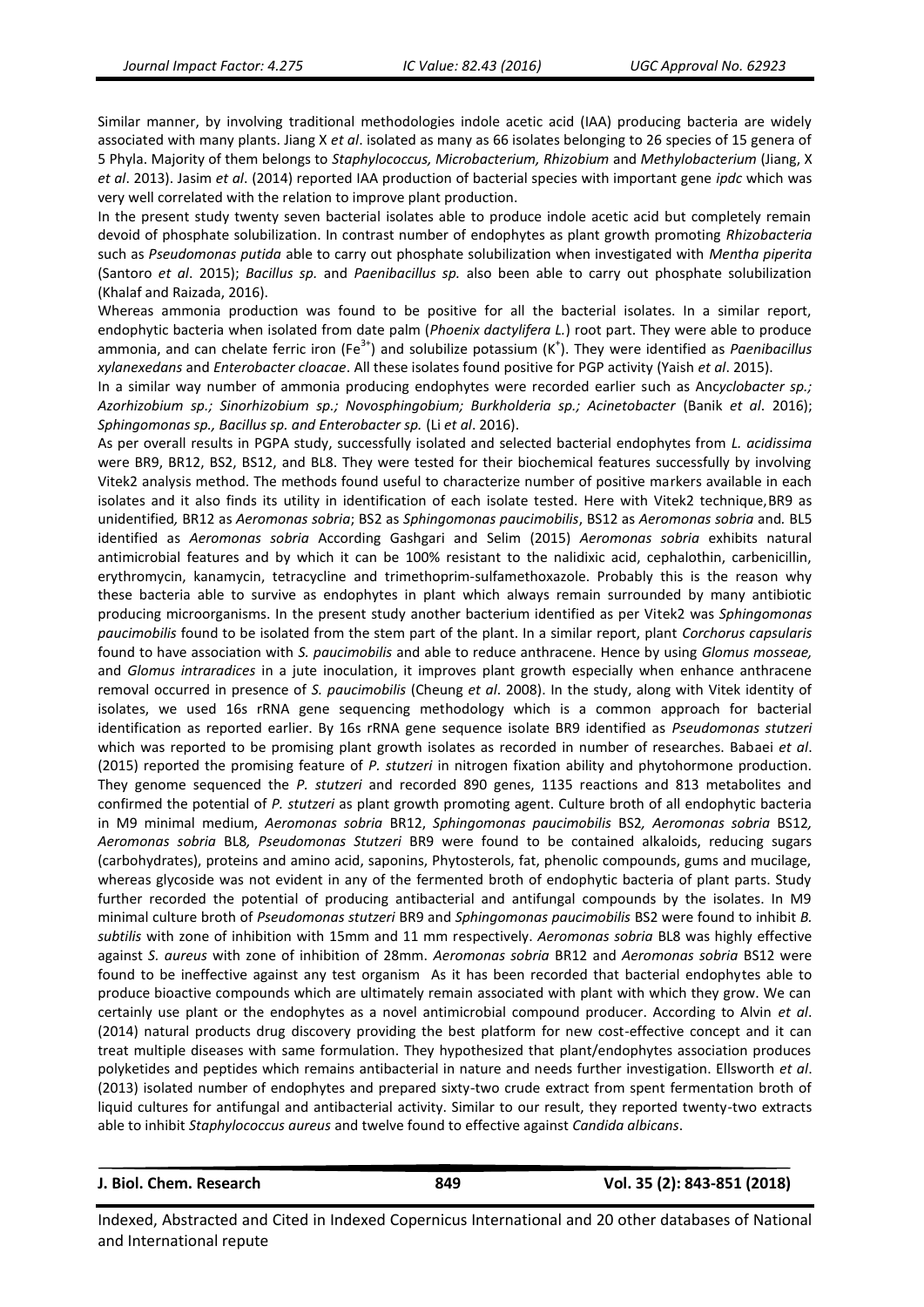In a further study, promising antibacterial filtrate of all isolates failed to showcase any antifungal activity when tested against *Aspergillus braseiliensis* and *Candida albicans*. In a similar approach, ability to control bacterial plant pathogens, (*X. Campestris* 1 and 2) and fungal pathogens (*R. bataticola* and *S. rolfsii*) found promising in its action where *Aeromonas sobria* BL8 filtrate successfully controlled growth of *X. campestris* 1 and 2 along with fungi *R. bataticola* with 12, 20- and 14-mm zone of inhibition respectively. Similarly, *Aeromonas sobria* BS12 and *Aeromonas sobria* BL8, able to control bacterial and fungal species conferring this feature in controlling bacterial and fungal diseases in plants.

# **CONCLUSION**

*L. acidissima,* being a medicinal plant able to provide number of antibacterial and antifungal compounds to the nature as its own. In addition, here we proposed that, plant also posses' number of bacterial and fungal endophytes producing several bioactive compounds which was guaranteed to control the growth of human or plants bacterial and fungal isolates with a great success. Here, we confirmed that every plant part (stem bark, root and leaves) must be receiving these biomolecules as we confirmed them in *invitro*. These isolates also assured to be imparting plant growth promoting features by producing Indole acetic acid and ammonia production, making them complete plant growth supporting microbes.

# **ACKNOWLEDGEMENTS**

Authors are thankful to Dr. S B. Amarshettiwar, Associate Dean, College of Agriculture, Sonapur, Gadchiroli (M.S, India) and Dr. S B. Brahmankar, Associate Prof. (Plant pathology), College of Agriculture, Nagpur for providing cultures of plant pathogens.

#### **Competing Interests**

The authors declare that they have no competing interests.

#### **Funds**

Entitled study carried out by the authors was self funded and belongs to the part of PhD research work.

#### **REFERENCES**

- **Hata, K. and Sone, K. (2008).** Isolation of endophytes from leaves of *Neolitsea sericea* in broadleaf and conifer stands. *Mycoscience,* 4 (49):229–32.
- **Pirttila, A.M., Laukkanen, H., Pospiech, H., Myllyla, R. and Hohtola, A. (2000).** Detection of intracellular bacteria in the buds of scotch pine (*Pinus sylvestris L*.) by *In situ* hybridization. *Applied and Environmental Microbiology*, 7 (66): 3073–7.
- **Pirttila, A.M., Pospiech, H., Laukkanen, H., Myllyla, R. and Hohtola, A. (2003).** Two endophytic fungi in different tissues of Scots pine buds (*Pinus sylvestris L.*). *Microbial Ecology,* 1(45):53–62.
- **Hata, K., Atari, R., and Sone, K. (2002).** Isolation of endophytic fungi from leaves of *Pasania edulis* and their within-leaf distributions. *Mycoscience*, 5(43):369–73.
- **Hallmann, J., Quadt-Hallmann, A., Mahaffee, W.F. and Kloepper, J.W. (1997).** Bacterialendophytes in agricultural crops. *Can. J. Microbiol.,* 43:895–914.
- **Reinhold-Hurek, B., and Hurek, T. (1998).** Life in grasses: diazotrophic endophytes. *Trends in Microbiology*, 4 (6): 139–44.
- **Rai, R., Dash, P.K., Prasanna, B.M. and Singh, A. (2007).** Endophytic bacterial flora in the stem tissue of a tropical maize (*Zea mays L*.) genotype: isolation, identification and enumeration. *World Journal of Microbiology and Biotechnology*, 6 (23):853–8.
- **Hata, K., and Sone, K. (2008).** Isolation of endophytes from leaves of *Neolitsea sericea* in broadleaf and conifer stands. *Mycoscience,* 4(49):229–32.
- **Sette, L.D., Passarini, M.R.Z., Delarmelina, C., Salati, F. and Duarte, M.C.T. (2006).** Molecular characterization and antimicrobial activity of endophytic fungi from coffee plants. *World Journal of Microbiology and Biotechnology,* 11(22):1185–95.
- **Selim, K.A., El-Beih, A.A., Abd El-Rahman, T.M. and El- Diwany, A.I. (2011).** Biodiversity and antimicrobial activity of endophytes associated with Egyptian medicinal plants. *Mycosphere*, 6(2): 669–78.
- **Devaraju, R. and Sathish, S. (2011).** Endophytic Mycoflora of *Mirabilis jalapa L.* and studies on antimicrobial activity of its endophytic *Fusarium sp.*, *Asian Journal of Experimental Biological Sciences,* 1(2):75–9.
- **Zhao, J.** *et al* **(2010).** Current research, technology and education topics in applied microbiology and microbial technology A. Mendez-Vilas (Ed.)

**J. Biol. Chem. Research 850 Vol. 35 (2): 843-851 (2018)**